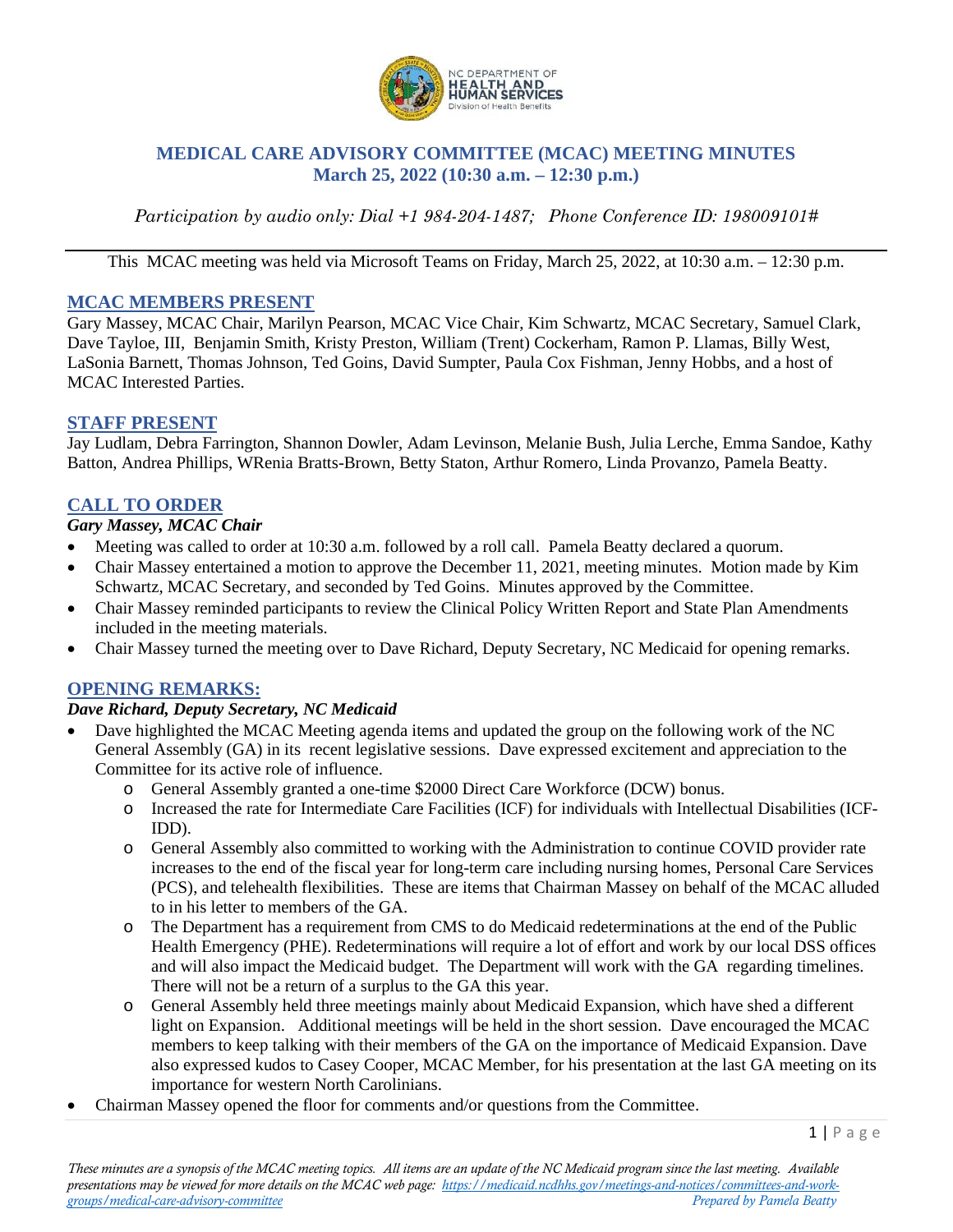- Billy West, MCAC Member, expressed personal appreciation for the DCW bonus and what his practice was able to give individuals who provide in-patient care. Commented that it may also be a good opportunity for the MCAC to make a recommendation for temporary waivers to address other things such as the huge nursing shortages. Recommended that we not view the fact that Medicaid does not have a surplus to return as something negative. Instead, view it as good news that money has been spent on people that needed it. Chairman Massey asked for clarification on the Medicaid redeterminations and added that he always advocated spending what was budgeted.
- Dave thanked Billy for his comments on reframing our view of the Medicaid surplus and his idea of convening a group to talk about flexibilities that were not included in the pandemic.
- Kim Schwartz echoed Billy's comments. Kim also stated that with expanding Medicaid, the highly sensitive issue of the nursing and professional shortages in North Carolina will need to be addressed to serve the additional people. This is a dynamic that needs deep attention and conversation with professional and medical organizations.
- Dave responded to Paula Cox-Fishman's question regarding Medicaid expansion: Will any priority be given to people who have been in waiting for years to receive services or will this be for all new people?
- Sonia Barrett inquired about how we can direct individuals to the Market Place for insurance when they receive a Medicaid denial. Marilyn Pearson, MCAC Vice Chairperson, added that lots of individuals show up at Johnson County Health Department thinking they can get services not covered by Family Planning Medicaid. Dave asked Debra Farrington and Julia Lerche to follow up with LaSonia.

# **MEDICAID MANAGED CARE UPDATE**

### *Jay Ludlam, Assistant Secretary, NC Medicaid*

- Jay provided a high-level overview of the following:
	- o **DHHS Priorities**
		- The Department's focus is centered on investing in children and families' wellbeing -- the whole person, equity and being responsive to lessons we have learned, behavioral health, and resilience. We are looking for opportunities to move upstream to build stronger communities, invest in coordinated systems of care, make mental health services easier to access, and reduce stigmas associated with them.
	- o **Managed Care Enrollment Dashboard**
		- Jay encouraged participants to review the Medicaid dashboard hub on the NC Medicaid website. Information pertaining to enrollment, claims payment, and other information to monitor health and performance can be found at: <https://medicaid.ncdhhs.gov/reports/dashboards>
		- Since the launch of EBCI Tribal Option and the Standard Plan program on July 1, 2021, approximately 4,200 beneficiaries have received services through the EBCI Tribal Option.
		- Currently over 1.7 million beneficiaries are receiving services in the Standard Plans across the state.

### o **COVID Vaccine Incentive**

 Dr. Shannon Dowler, Chief Medical Officer, NC Medicaid, has been working with our Managed Care Standard Plans to encourage more vaccines and to offer counseling related to the importance of getting vaccinated. It has been a really good program. A fact sheet is available for beneficiaries and providers to learn more about the incentive program.

### o **Additional Value-added Services**

- NC Medicaid Direct, Standard Plans, and the EBCI Tribal Option members are receiving additional value-added services at no costs. A link to our Enrollment Broker website highlights the various benefits that each of the HPs offer.
- Jay turned the floor over to Amanda Van Vleet, Associate Director of Innovations, who leads the Healthy Opportunities Pilots.

### o *Healthy Opportunities Update*

- o Amanda stated that the Healthy Opportunity pilots launched on March 15, 2022, for qualifying Medicaid Standard Plan members in 33 North Carolina counties, which was super exciting.
- o More than 20 members across the regions have enrolled and are eligible to receive pilot services. To date, at least 10 Managed Care members have successfully received food services.
- o **Examples of food services**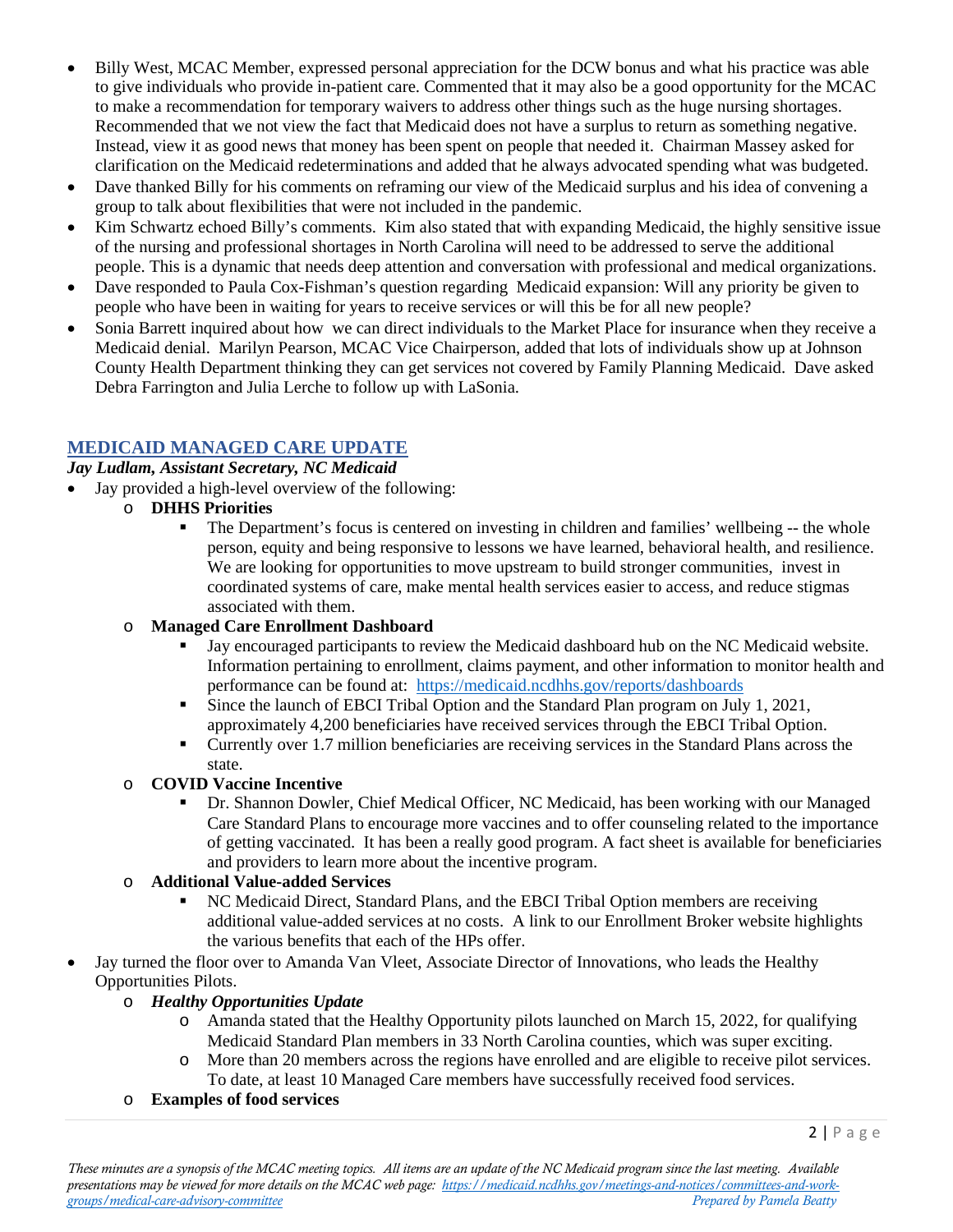- Food and nutrition access case management
- Fruit and vegetable prescriptions and healthy food boxes/meals
- **Medically tailored meal delivery and group nutrition classes**
- Other services include housing and transportation services on May 1, 2022, and Toxic stress, and cross-domain services on June 15, 2022
- o *How to be eligible for pilot service*
	- Member must be enrolled in a MC plan, live in a pilot region, and have at least one qualifying physical or behavioral health condition
	- $\blacksquare$  Have one qualifying social risk factor as defined by the Department
	- Additional information can be found on the NC Health Opportunities Pilots webpage.

### o **New Extended Postpartum Benefits**

- As of April 1, 2022, pregnant beneficiaries will receive 12 months of postpartum coverage regardless of their Medicaid eligibility group. The coverage begins the date the beneficiary's pregnancy ends and will end on the last day of the month of their 12-month postpartum period.
- **Example 1** Letters will be sent to eligible beneficiaries informing them of the change. Those that do not receive a letter can contact the Medicaid Contact Center at 888-245-0179.
- If a woman becomes pregnant while on Medicaid, she needs to call her local DSS office to report her pregnancy and anticipated due date. Staff is working with local DSS offices to get the message out.
- Fact sheets for beneficiaries and providers will be available on the NC Medicaid website.

### o **Public Health Emergency Winddown**

- The current PHE ends mid-April; expected to be extended through mid-July.
- CMS will give a 60-day notice to Medicaid prior to the end of the PHE to begin unwinding activities. The Department established a workgroup to determine its overall operational approach.

### o **Redeterminations**

 NC Medicaid is in a better state than others with our technology, systems, and our beneficiary addresses because of Managed Care, notices, and our work with the health plans. A requirement of our legislation was to continue redeterminations.

### o **Available Resources/Contact Information**

Included in the packets for review.

# **MEDICAID ENROLLMENT AND FINANCIAL UPDATE**

### *Adam Levinson, Chief Financial Officer, NC Medicaid*

- Monthly Medicaid Enrollment by Category
	- o Growth since start of PHE is under 559,000 (26%) in total growth driven by TANF adults and children growth
- **Historical Budget Overview**
	- o Over the past eight fiscal years, NC Medicaid has been on budget. Surplus is unlikely this year.
- **NC Medicaid Budget Pressures included the following to name a few:**
	- o Convergence of MC and pandemic uncertainties
	- o Enrollment exceeding projections
	- o COVID response costs (temporary rate increases) continued longer than planned
	- o Continued COVID response to address Long-Term Care staffing challenges
	- o Change in hospital financing approach (HB 383)
- **NC Medicaid Actuals vs Budget**
	- o Through January, NC Medicaid has expended a higher percent of total budget than at the same point last year.
- **HCBS DCW Rate Increases highlighted** (see Special Bulletin #230) and bonuses information (see Special Bulletin #233).